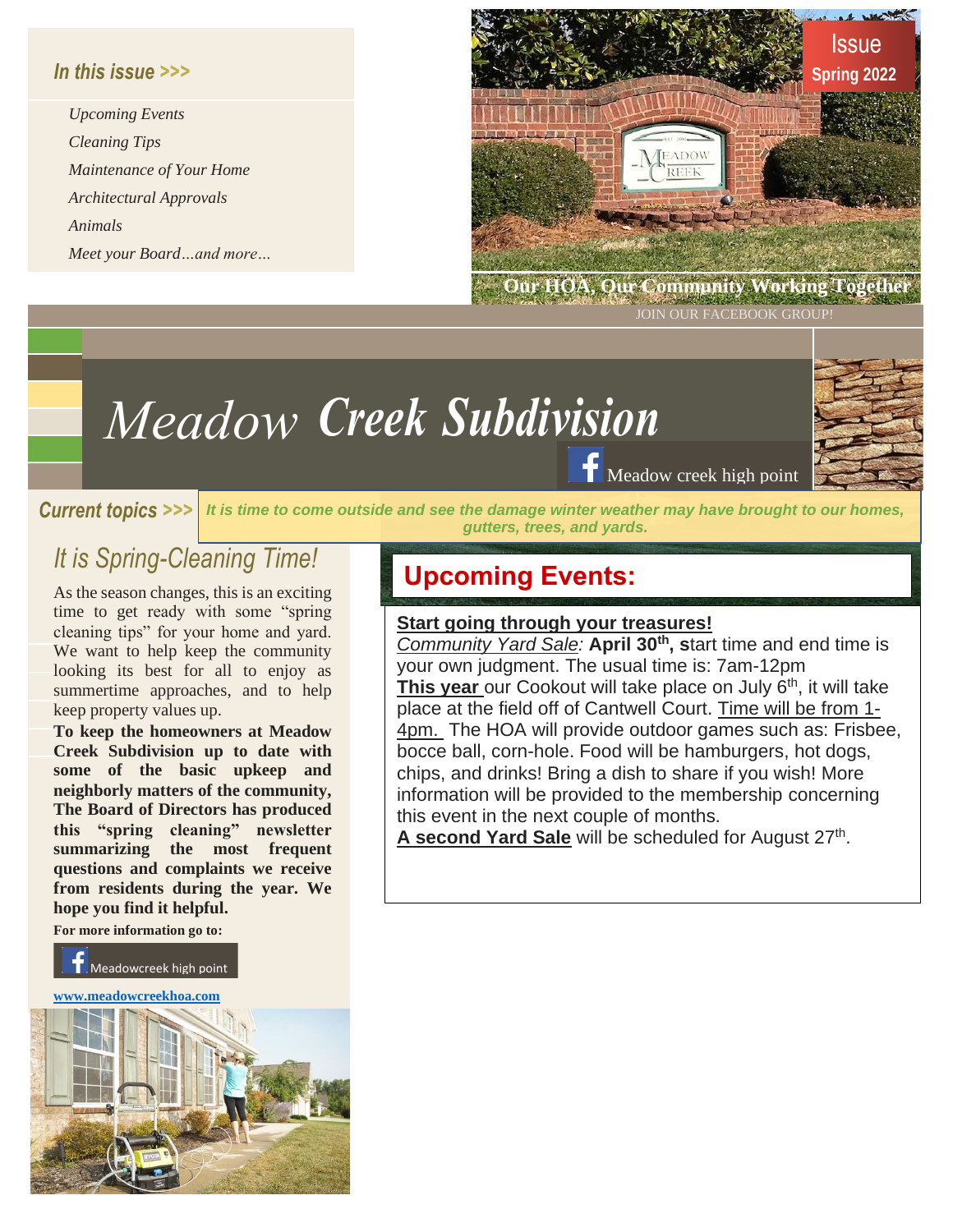# *Reminders and Links >>> Architectural Changes*

As a Board and your neighbors, we love to see you improving your homes. Whether it be a new exterior color, fence, adding a deck, or building a storage building. Did you know that per our Covenants and By-laws, approval from the Board's architectural committee is needed **before** you start your project?

## **Website and Facebook**

g

The Architectural Request Form is located on our website:

[www.meadowcreekhoa.com](http://www.meadowcreekhoa.com/) Forms Documents for the community can be found in the "Documents" section of the website.

Meadowcreek high point **keep up to date with our facebook community.**

## *Property advice >>>*

## **Paperwork**

Along with the request, we ask that you provide a description of the work to be done including :( paint color for shutters, doors), fence and materials to be used. It is best to err on the side of too much information.



## **An Architectural Review Request**

Form must be submitted and approved BEFORE any improvement is made to your home including:



- **Exterior painting, roof, or gutter replacement** – all maintenance will be to the neighborhood standard as stated in by-laws.
- **Outbuildings (sheds)** metal buildings are prohibited. One shed per Lot.
- **Walls and or fences** metal fences and or poured concrete walls are prohibited.



# *Trash Toters/Sanitation*



*Please do not leave your trash cans / toters out for more than 24hours. Place them behind approved barriers on the side of your home, in your garage or behind your home.*

In accordance with County ordinances, 'trash containers should be removed by 7PM evening of pickup'. **Please, at least do not leave out no longer than a day.** 

**Trash cans/ (toters),** garbage bags or recycling containers may only be stored in homeowners' backyard, beside their house (concealed by an approved barrier) or inside their garage.

Please when you park your vehicle on the city street, park going with traffic as other vehicles can see the red reflection of your taillight lens.

## *Community Links >>>*

**Duke [Energy](https://www.duke-energy.com/home)** – **800-777-9898** Report [outage](https://www.duke-energy.com/outages) 

**[Piedmont](https://piedmontng.com/) Natural Gas** – **800-752-7504 City of High [Point](https://www.highpointnc.gov/) 336-883-3111 [Spectrum](https://www.spectrum.com/) (Cable) - 855-243-8892**

**For more information go to:**



## Meadowcreek high point

# *Cleaning Tips Maintaining Your Home after the Winter Months:*

As our homes begin to age, we can see that time has affected many parts. Now is the time to give it the loving care it needs. Let us do some cleaning and repairs to help maintain our homes, looking and working its best for our enjoyment and the beauty of our community.

### **Paint shutters and**

**doors** – this is the time to refresh those worn out or faded shutters and front doors that have been exposed to the elements for so many years!

**Pressure washing** spring is a suitable time to get the mold and winter grime off your home and fences.



### **Weather treated**

**wood** – replace old broken worn wood barrier, garden areas, fence boards and mulch.

**Mowing** – Prepare your mower. Clean parts, sharpen blade. When we begin the mowing season, remember to pick up the grass clippings from streets driveway and walkways.

**Weed planting beds –** Adding fresh mulch always adds an extra punch. While you are at it, why not plant some spring flowers to help add to the beauty of your yard and its curb appeal. Make sure to trim and remove old plantings around your foundation.

*Reminder:* Leave a minimum of one foot of clear space between plantings and foundation. Termites are prevalent in this area and keeping mulch and plants away from your foundation will help to keep the termites away.